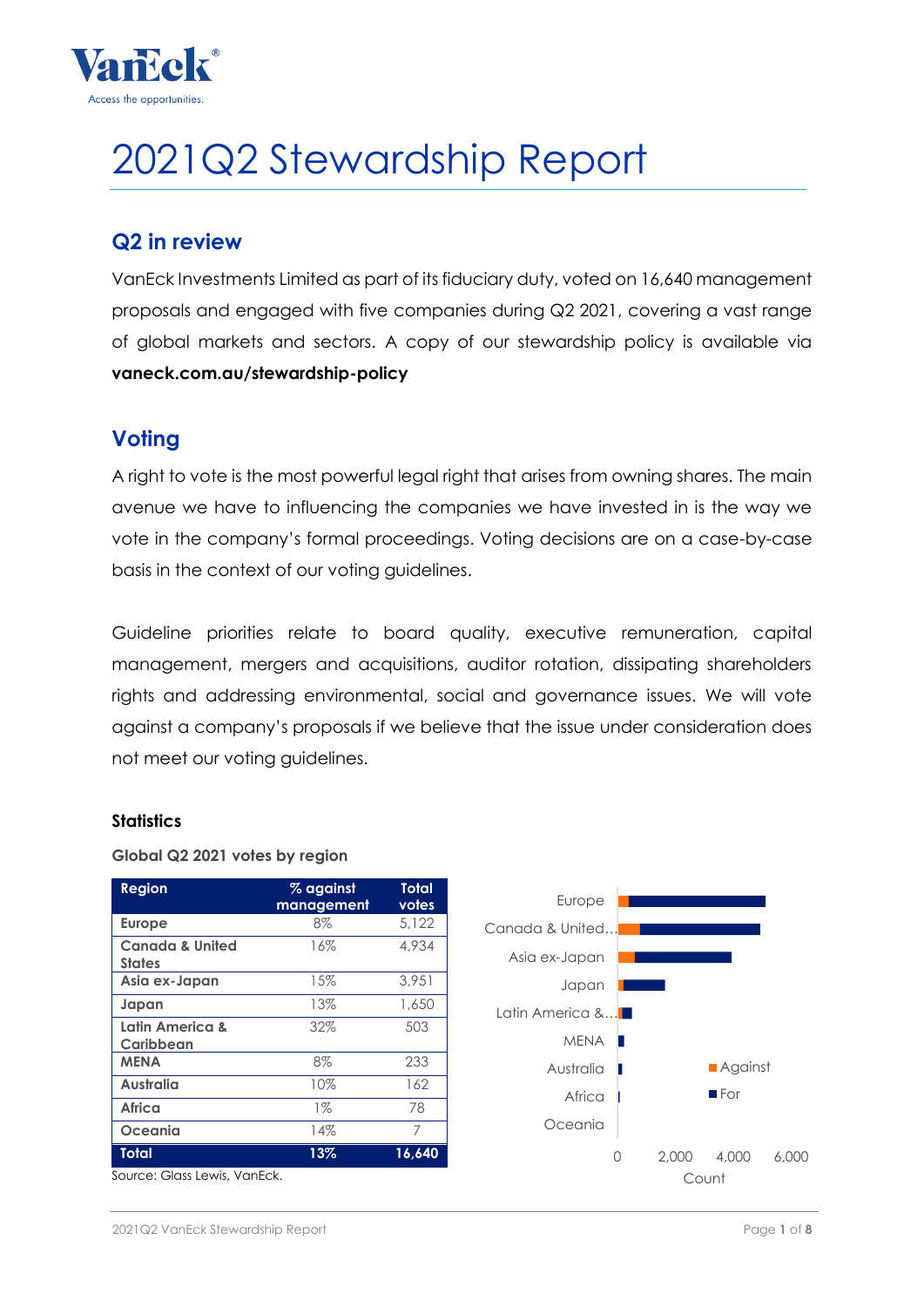

#### **Global Q2 2021 votes by proposal type**

| <b>Proposal type</b>                         | % against  | Total  |
|----------------------------------------------|------------|--------|
|                                              | management | votes  |
| <b>Board Related</b>                         | 12%        | 8.477  |
| <b>Audit/Financials</b>                      | 8%         | 3.148  |
| Compensation                                 | 14%        | 1,846  |
| <b>Capital Management</b>                    | 20%        | 1,507  |
| <b>Changes to Company</b><br><b>Statutes</b> | 13%        | 753    |
| Other                                        | 13%        | 336    |
| <b>Meeting Administration</b>                | 15%        | 199    |
| <b>SHP: Governance</b>                       | 44%        | 128    |
| M&A                                          | 29%        | 99     |
| <b>SHP: Social</b>                           | 71%        | 78     |
| <b>SHP: Environment</b>                      | 88%        | 56     |
| <b>SHP: Compensation</b>                     | 77%        | 13     |
| Total                                        | 13%        | 16,640 |



Source: Glass Lewis, VanEck.

**Global Q2 2021 votes against management reasons related to election of directors/committee members**

| <b>Reasons</b>                   | Total         |
|----------------------------------|---------------|
| Insufficient female              | 472           |
| representation                   |               |
| Overboarding                     | 185           |
| <b>Board is not sufficiently</b> | 146           |
| independent                      |               |
| Other                            | 62            |
| Affiliate/Insider on audit       | 41            |
| committee                        |               |
| Affiliate/Insider on             | 31            |
| compensation                     |               |
| committee                        |               |
| Insufficient information         | 9             |
| provided                         |               |
| <b>Compensation Concerns</b>     | $\mathcal{P}$ |
| Total                            | 948           |

Source: Glass Lewis, VanEck



representation **Overboarding** 

**Insufficient female** 

**Board is not sufficiently** independent

- Other
- Affiliate/Insider on audit committee
- **Affiliate/Insider on**
- compensation committee **Insufficient information**
- provided Compensation Concerns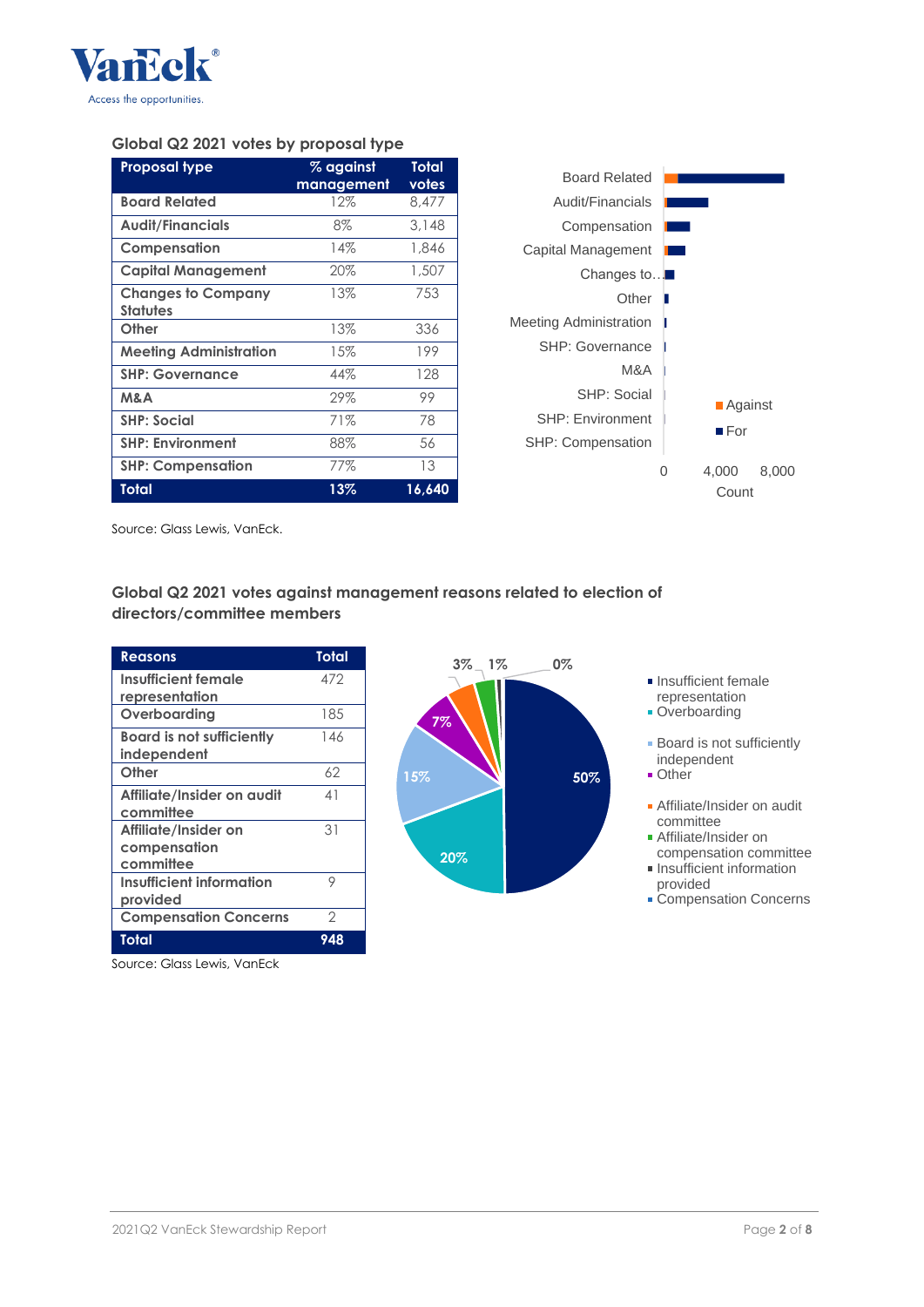

#### **Global Q2 2021 votes against management reasons related to audit/financials**



Source: Glass Lewis, VanEck.



#### **Global Q2 2021 votes against management reasons related to capital management**

Source: Glass Lewis, VanEck.

## **Company engagements**

We supplement our voting by engaging with the companies that we invest in. Engagement can take many forms. As relatively small investors, we are not granted access to senior staff of the companies that we invest in as many other larger investors are. We have to engage through the avenues that are open to us.

Engagement may involve the advocacy of a particular point of view that we hold but often the power of the engagement is simply in letting the company know that we consider a particular issue to be a serious one that the company needs to be paying significant attention.

The main triggers for us to engage include:

- 1. Level 1 meeting by Glass Lewis
- 2. ESG rating downgrade noted by MSCI
- 3. Company reaches out to us directly or through a third party.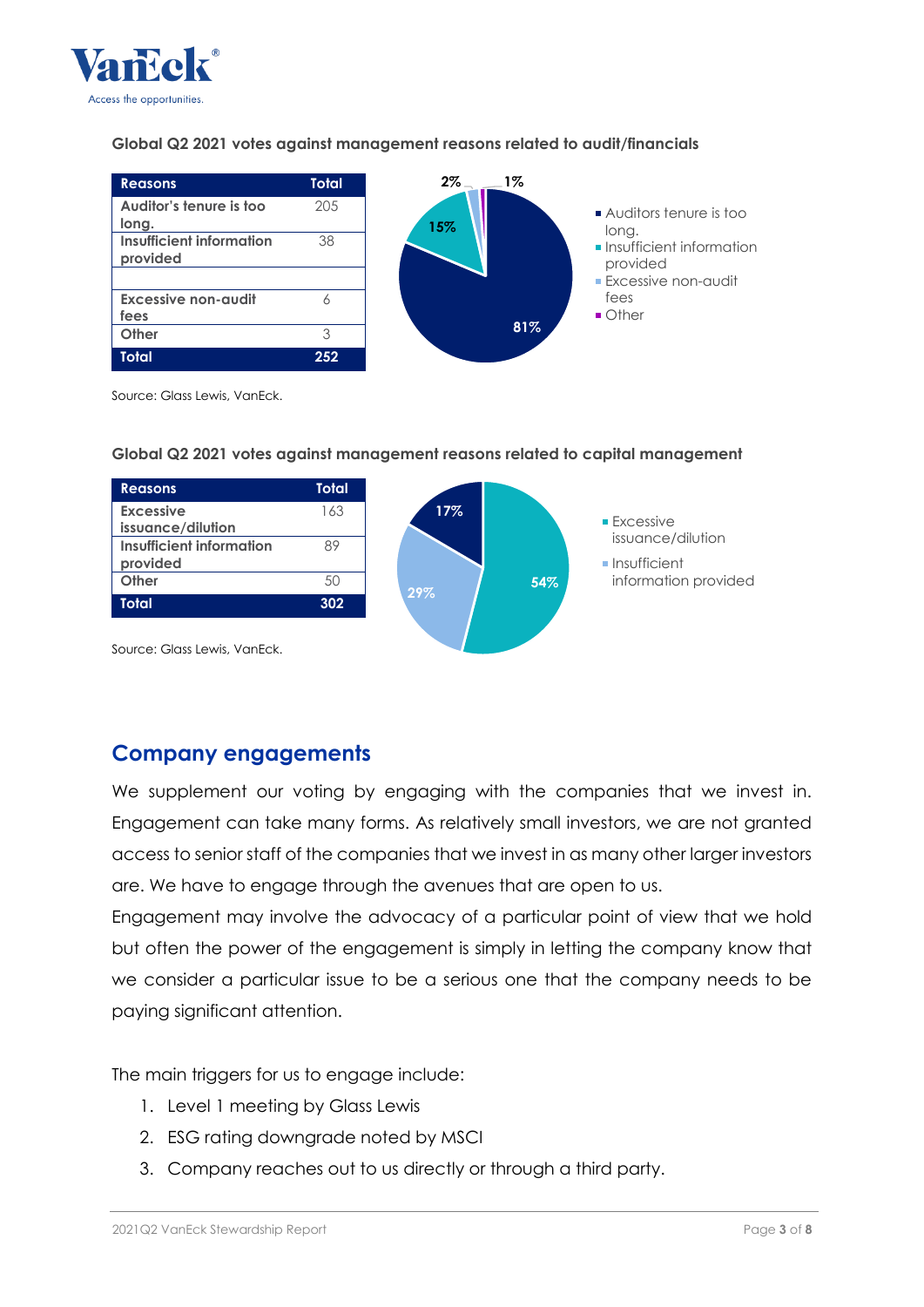

The following table lists the five companies engaged with during the three months ended 30 June 2021.

| Company                         | <b>Trigger</b>                      | Engagement<br>reason                   | <b>Board</b><br>diversity | M&A      | Human capital<br>management | <b>ESG</b> | Allegations of<br>anti-<br>competitive<br>practices |
|---------------------------------|-------------------------------------|----------------------------------------|---------------------------|----------|-----------------------------|------------|-----------------------------------------------------|
| <b>Bingos</b><br>Industries Ltd | 3rd party<br>engagement             | Takeover<br>from MIRA                  |                           | $\times$ |                             |            |                                                     |
| Ampol Ltd                       | <b>Direct</b><br>engagement         | <b>ESG</b><br>practices                |                           |          |                             | $\times$   |                                                     |
| Swisscom AG                     | MSCI ESG rating<br>downgrade        | Downgraded<br>rating from<br>AAA to AA |                           |          |                             | $\times$   | $\times$                                            |
| UDR Inc                         | <b>MSCI ESG rating</b><br>downgrade | Downgraded<br>rating from A<br>to BB   | $\times$                  |          | $\times$                    | $\times$   |                                                     |
| H. Lundbeck<br>A/S              | MSCI ESG rating<br>downgrade        | Downgraded<br>rating from<br>AA to A   | X                         |          | X                           | $\times$   |                                                     |

x primary topic of engagement

#### *Bingos Industries Ltd (ASX ticker: BIN) - Australia*

Macquarie Infrastructure and Real Assets (MIRA) have made a takeover offer of \$2.3bn for Bingo equating to \$3.45 per share. We had a number of discussions with UBS who are acting as Bingo's corporate advisers with regard to the bid.

We reviewed the company projections and analysed the expected forward returns and we came to the conclusion that the bid price was fair and as result we support the offer by MIRA. The offer will become final in Q3 2021.

## *Ampol Ltd (ASX ticker: ALD) – Australia*

We met with Ampol's non-executive director and Chair of the Board's Safety and Sustainability Committee, Penny Winn, together with Penny Barker, Head of Environment and Sustainability.

We discussed in detail Ampol's report on the Future Energy and Decarbonisation Strategy and how Ampol are planning a future energy strategy. This report can be found on their website: **ampol.com.au/about-ampol/sustainability/future-energy** We also discussed Ampol's commitment to reducing its own operational emissions.

Other topics discussed were Ampol's 2020 Sustainability Report, which provided an overview of the progress Ampol have made in managing ESG risk and opportunities relevant to their business and the future targets.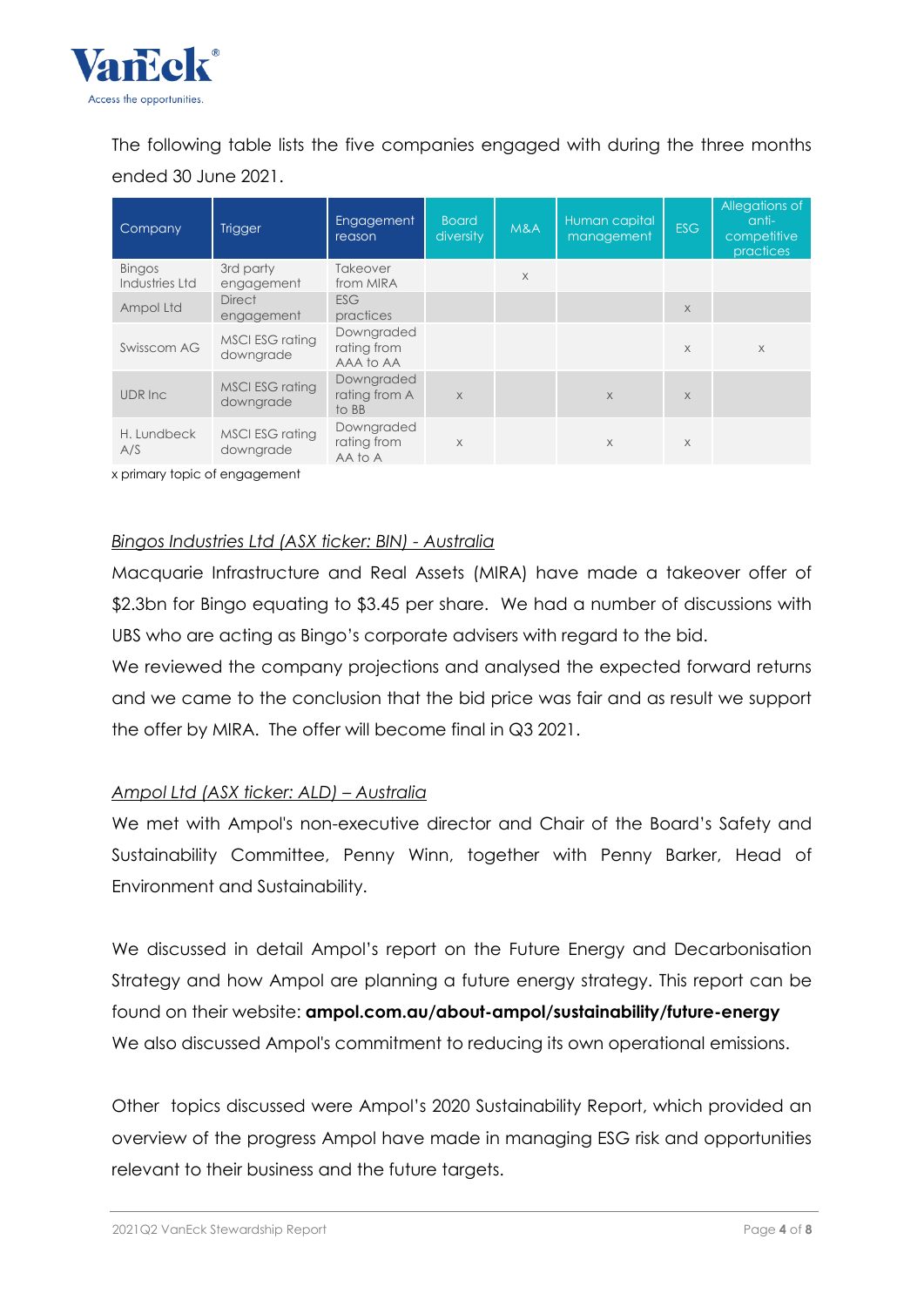

## *UDR Inc (NYSE ticker: UDR) – United States of America*

We reached out to investor relations for comment regarding reasons cited for the ESG rating downgrade by MSCI. We received a detailed response set out below.

## **ESG practices**

ESG remains a cornerstone of how we operate our business and invest our capital, not only because strong corporate citizenry is important to our stakeholders, but because focusing on it makes solid economic and business sense.

- In ou[r recently filed proxy](https://s27.q4cdn.com/542031646/files/doc_financials/2020/ar/FINAL-2021-Proxy-Statement.pdf) we added a new ["Top of Mind Issues" section](https://ir.udr.com/annual-report-proxy-1/annual-shareholder-meeting/annual-shareholder-meeting/#mind_issues) starting on page 5 that specifically addresses our policies and actions on ESG, as well as the feedback we have received based on the high level of engagement we have had with stewardship and governance teams.
- We have outlined a variety of ESG goals, strategies, accomplishments and milestones in both our annual [Corporate Responsibility Report](https://myudr.com/assets/UDR-2020-Corporate-Responsibility-Report.pdf) and on pages 22-23 of our [Investor Presentation.](https://s27.q4cdn.com/542031646/files/doc_presentations/2021/03/March-2021-Investor-Presentation.pdf) One accomplishment we are particularly proud of is our achievement of a [GRESB score](https://s27.q4cdn.com/542031646/files/doc_news/2020/11/1/UDR-Announces-2020-GRESB-Score-GRESB-Top-Performer-Status-and-Its-Winning-t.pdf) of 83, which is near the top of the Multifamily peer group, while attaining near-maximum scores in both Social Responsibility and Corporate Governance, along with a Public Disclosure rating of "A." This result led to GRESB naming UDR a top ESG performer among global real estate firms.

## **Board diversity**

Our Board's view is that the longer tenured members bring value to the company and shareholders through their historical engagement and the setting of multiple strategic plans. The goal is to typically have 3 sets of Board members (long-, mid-, and short-tenured), so as to have strong institutional knowledge of the company balanced with new ideas and perspectives. [Diane Morefield being added in 2020](https://s27.q4cdn.com/542031646/files/doc_news/2020/10/1/UDR-Appoints-Diane-M-Morefield-to-Board-of-Directors.pdf) was an example of this newest class of Board members, as is the following bullet.

 We have identified and extended an offer to an individual that would enhance the Board's racial and ethnic diversity and would bring a very additive background to our Board's skill set and perspective. This individual serves a public company and its Board will discuss the individual's candidacy for our Board in July. If approval does not occur, we are committed to continuing our search to identify racial and/or ethnically diverse candidate(s) for the Board.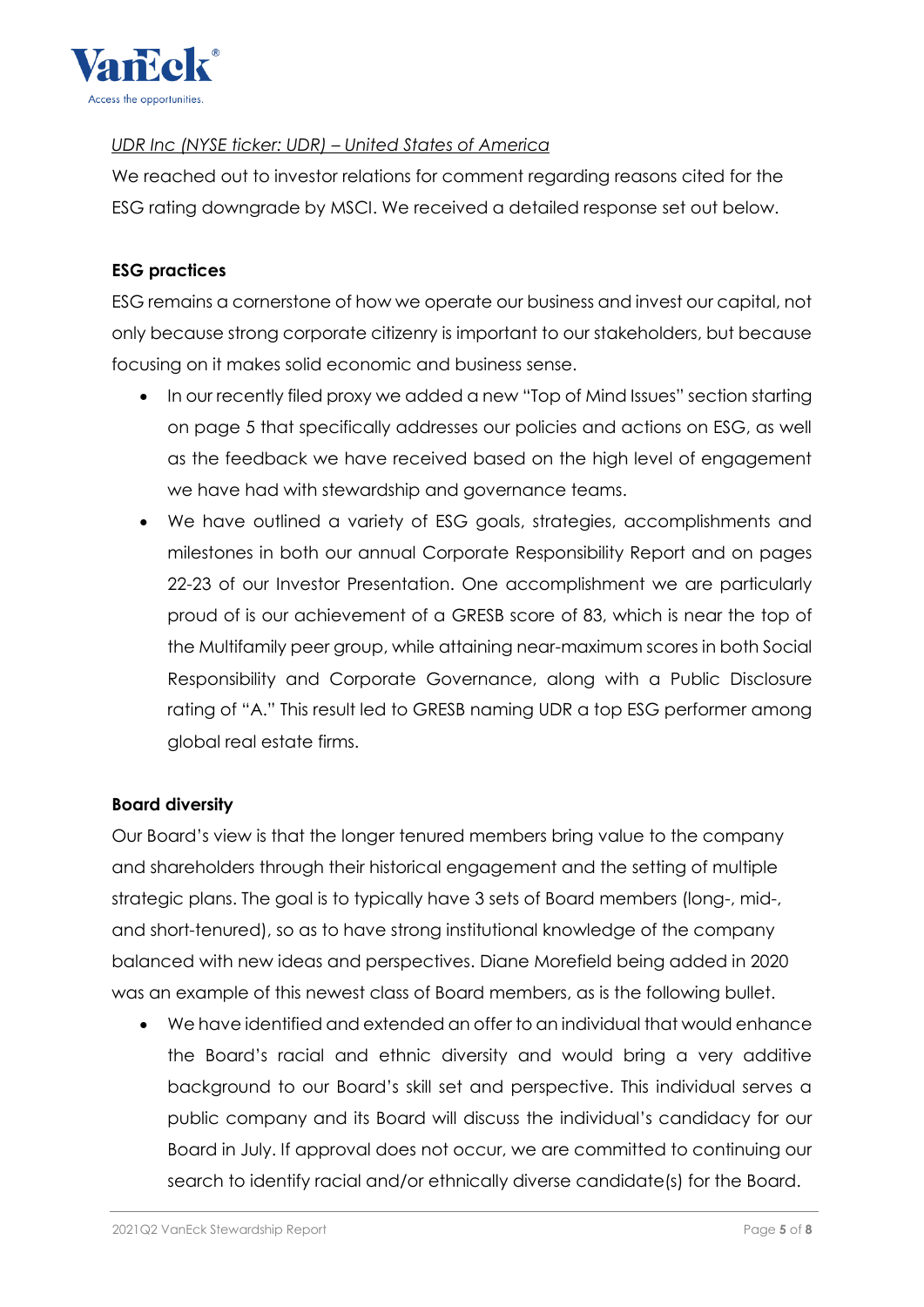

#### **Employee turnover**

As we have discussed at length during earnings calls and industry conferences over the past 3 years, UDR has developed our "Next Generation Operating Platform" that is built on the pillars of self-service, improved efficiencies, and the implementation of a variety of technological tools. With this strategic direction, we have discovered the ability to operate our communities more efficiently and effectively with fewer on-site associates, and we have been highly transparent (both internally and externally) about planned headcount reductions over time. Much of the turnover we have experienced is a function of natural attrition (i.e., not backfilling certain positions) in historically high-turnover areas. As an example, leasing agents (a role that frequently turns over) were largely not backfilled and their responsibilities were centralized, which likely contributes to our turnover being higher than peers.

- This process has occurred across our portfolio of over 160 communities and 52,000 apartment homes. With the transition having started in earnest in 2019 (the time period referenced by MSCI, as our corporate responsibility report for the fiscal year 2020 has not yet been published), our turnover rate *should* be higher than peers. If/when our peers decide to undertake a similar process, it would be reasonable to expect their turnover statistics for a period of time to trend the same way ours did.
- What is missed by MSCI are the positive aspects of operating efficiencies that benefit shareholders, a higher level of satisfaction and improved living experiences that benefit our residents (as evidenced by a 24% improvement in our Net Promoter Scores since mid-2018), and the potential for increased compensation and better career advancement opportunities that benefit our associates.

## **Sustainable property certifications**

We are conscientious of our environmental footprint and have a Corporate Innovation team dedicated to improving our energy efficiencies, carbon emissions, water usage, and overall environmental footprint. Sustainable property certifications is but one metric used for evaluation. We continue to develop strategies that address Scope 1, Scope 2, and Scope 3 emissions, the last of which speaks to our efforts to educate our residents through green lease addenda and equipping our communities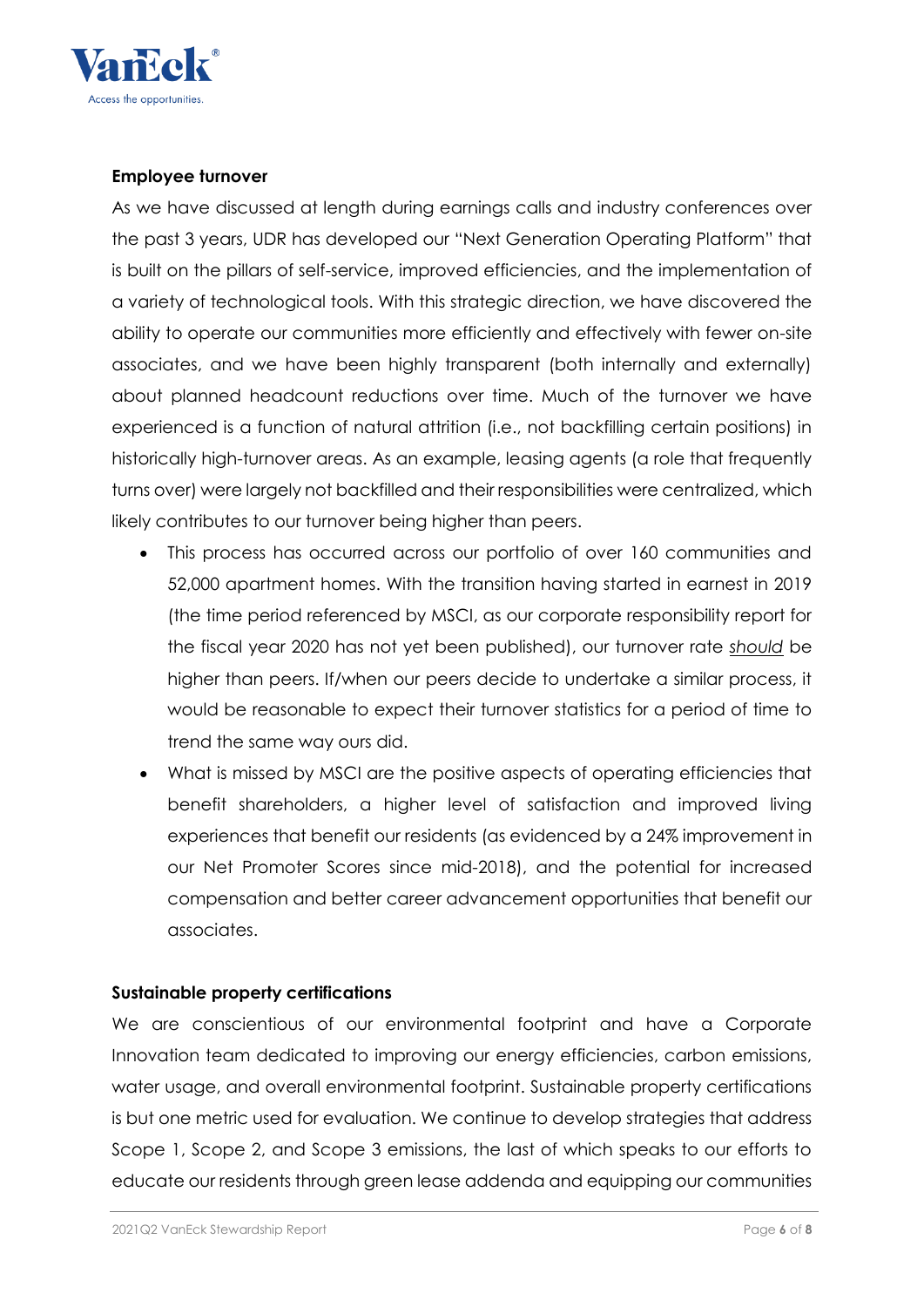

with Smart Home Technology. That said, we have two primary avenues that address our sustainable property certifications:

- Our new developments are designed with the intent of achieving LEED Silver (or better). We have five communities in our active pipeline, with a land bank to develop additional communities in the coming quarters and years that could add to this "new wave" of properties with sustainable certifications.
- We continually evaluate and allocate capital to initiatives and redevelopment activities that could garner sustainable certifications for our communities that currently do not have such a designation. However, as a fiduciary to investor capital, we must evaluate ESG benefits while also being mindful of the ROI of our actions. We have identified a variety of initiatives and investments that can deliver improved environmental stewardship, operating efficiencies, and attractive ROI. We will continue to pursue these actions with a goal of increasing our sustainable property certifications.
- Furthermore, we have building management systems in place at a variety of our communities. While not all of these properties have sustainable certifications, they do help in optimizing building systems, enhancing operational performance, improving resident comfort, and reducing our environmental footprint. UDR was named the winner of the National Apartment Association (NAA) [2020 Excellence in Technology Innovation Award](https://s27.q4cdn.com/542031646/files/doc_news/2020/11/1/UDR-Announces-2020-GRESB-Score-GRESB-Top-Performer-Status-and-Its-Winning-t.pdf) because of our approach in this arena.

## *Swisscom AG (SIX ticker: SCMN) – Switzerland*

We reached out to investor relations for comment regarding reasons cited for the ESG rating downgrade by MSCI. We received the following response.

## **Allegations of anti-competitive practices relating to misuse of its market position**

The Swiss government is the main shareholder of Swisscom. It holds the majority of the shares. Its interests are safeguarded by the Federal Council, which respects the autonomy of Swisscom in terms of corporate management in accordance with Art.3 of the Telecommunications Act as of 30 April 1997 (TEA) and, as a shareholder, recognizes the freedom of decision of the board of directors in matters of corporate strategy and policy. The Federal Council also respects the principles of media independence from the state. At the institutional level, its role as main shareholder